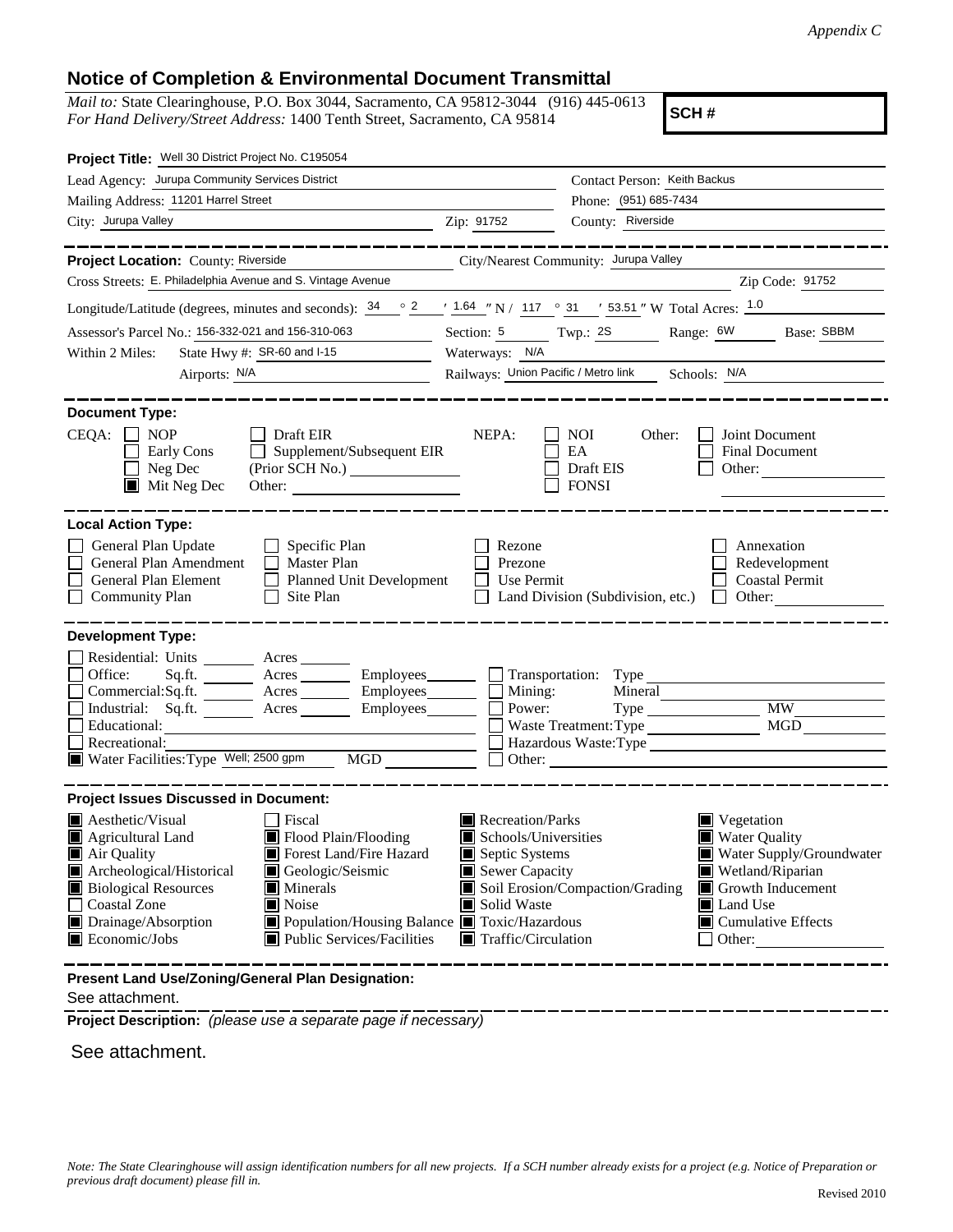## **Reviewing Agencies Checklist**

|                                                                                              | hem                                                         |              |                                                                                                 |  |  |
|----------------------------------------------------------------------------------------------|-------------------------------------------------------------|--------------|-------------------------------------------------------------------------------------------------|--|--|
|                                                                                              |                                                             |              |                                                                                                 |  |  |
|                                                                                              | Phone: (951) 320-6052                                       |              |                                                                                                 |  |  |
| Address: 3788 McCray Street<br>City/State/Zip: Riverside, CA 92506<br>Contact: Cheryl DeGano |                                                             |              | Address: 11201 Harrel Street<br>City/State/Zip: Jurupa Valley, CA 91752<br>Phone: (951)685-7434 |  |  |
|                                                                                              |                                                             |              |                                                                                                 |  |  |
|                                                                                              | Consulting Firm: Albert A. Webb Associates                  |              | Applicant: Jurupa Community Services District                                                   |  |  |
|                                                                                              | Lead Agency (Complete if applicable):                       |              |                                                                                                 |  |  |
| Starting Date June 6, 2022                                                                   |                                                             |              | Ending Date July 6, 2022                                                                        |  |  |
|                                                                                              | Local Public Review Period (to be filled in by lead agency) |              |                                                                                                 |  |  |
| S —                                                                                          | Native American Heritage Commission                         |              |                                                                                                 |  |  |
|                                                                                              | Housing & Community Development                             |              |                                                                                                 |  |  |
|                                                                                              | Health Services, Department of                              |              |                                                                                                 |  |  |
|                                                                                              | General Services, Department of                             |              |                                                                                                 |  |  |
|                                                                                              | Forestry and Fire Protection, Department of                 | $\mathsf{x}$ | Water Resources, Department of                                                                  |  |  |
|                                                                                              | Food & Agriculture, Department of                           | X.           | Toxic Substances Control, Department of                                                         |  |  |
| S                                                                                            | Fish & Game Region # 6                                      |              | Tahoe Regional Planning Agency                                                                  |  |  |
|                                                                                              | <b>Energy Commission</b>                                    | X.           | <b>SWRCB: Water Rights</b>                                                                      |  |  |
|                                                                                              | Education, Department of                                    | X.           | <b>SWRCB: Water Quality</b>                                                                     |  |  |
|                                                                                              | <b>Delta Protection Commission</b>                          | x.           | SWRCB: Clean Water Grants                                                                       |  |  |
|                                                                                              | Corrections, Department of                                  |              | State Lands Commission                                                                          |  |  |
| $S_{\perp}$                                                                                  | Conservation, Department of                                 |              | Santa Monica Mtns. Conservancy                                                                  |  |  |
|                                                                                              | Colorado River Board                                        |              | San Joaquin River Conservancy                                                                   |  |  |
|                                                                                              | <b>Coastal Commission</b>                                   |              | San Gabriel & Lower L.A. Rivers & Mtns. Conservancy                                             |  |  |
|                                                                                              | Coachella Valley Mtns. Conservancy                          |              | S.F. Bay Conservation & Development Comm.                                                       |  |  |
|                                                                                              | Central Valley Flood Protection Board                       |              | Resources Recycling and Recovery, Department of                                                 |  |  |
|                                                                                              | <b>Caltrans Planning</b>                                    |              | Resources Agency                                                                                |  |  |
|                                                                                              | <b>Caltrans Division of Aeronautics</b>                     | S.           | Regional WQCB # 8                                                                               |  |  |
| $\overline{\phantom{a}}$                                                                     | Caltrans District #                                         |              | <b>Public Utilities Commission</b>                                                              |  |  |
|                                                                                              | California Highway Patrol                                   |              | Pesticide Regulation, Department of                                                             |  |  |
|                                                                                              | California Emergency Management Agency                      |              | Parks & Recreation, Department of                                                               |  |  |
|                                                                                              | Boating & Waterways, Department of                          |              | Office of Public School Construction                                                            |  |  |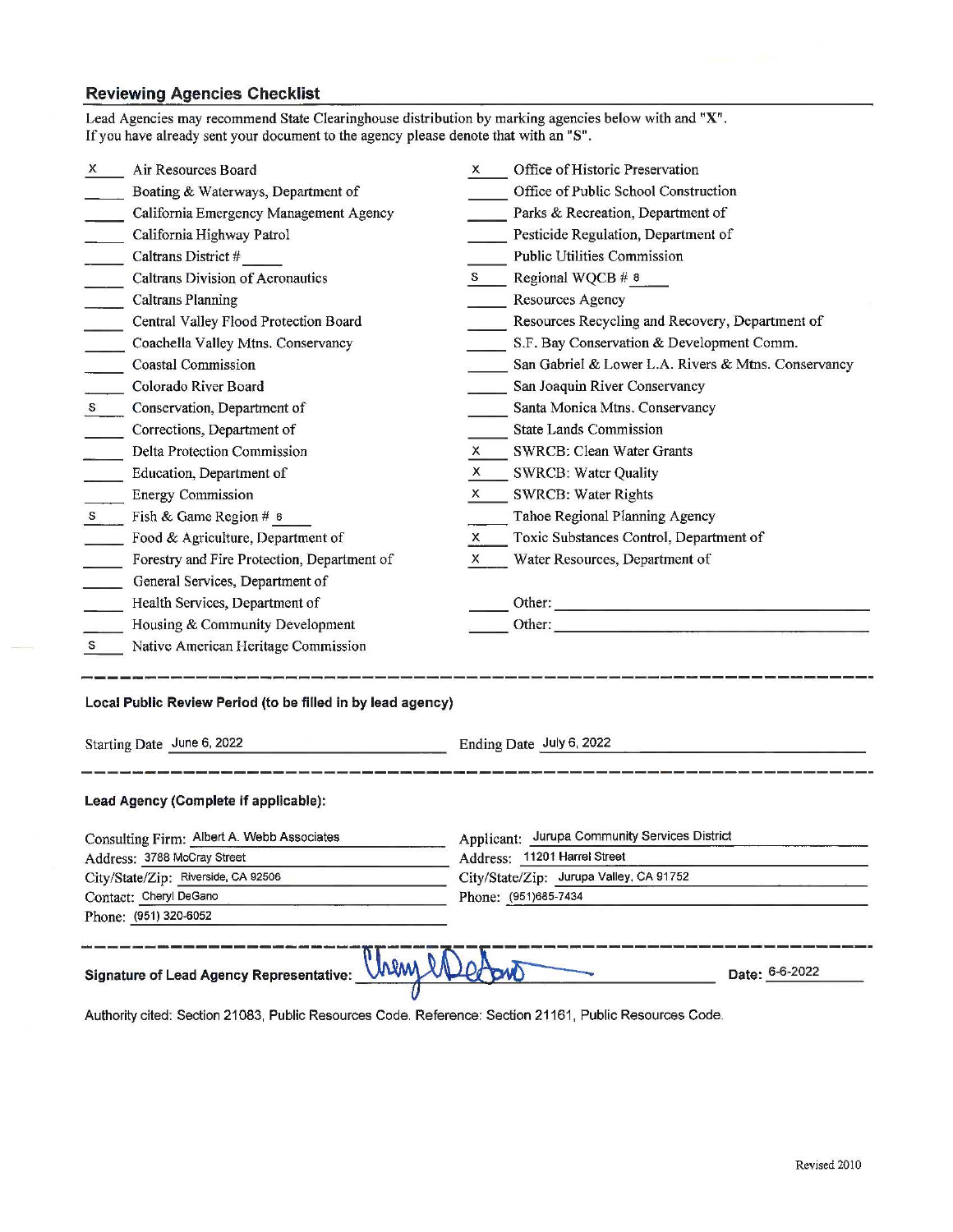# Notice of Completion Attachment

#### Present Land Use/Zoning/General Plan Designation:

The Project Site has a Jurupa Valley General Plan (JVGP) land use designation of Light Industrial (LI) and is within the Mira Loma Warehousing and Distribution Overlay (MLO) designation. The Project Site has a zoning designation of M-M (Manufacturing – Medium).

## Project Description:

The proposed Project consists of the destruction of the JCSD's Well 19 and site acquisition, design, drilling, construction, and operation of a new community groundwater well identified as Well 30 (District Project No. C195054). The proposed Well 30 site is an approximately 0.96 acre vacant parcel (APN 156-310-063) located south and east of the approximately 0.11-acre Well 19 site (APN 156-332-021). Collectively these two parcels are referred to as the "Project Site." The Project Site is located in the City of Jurupa Valley, Riverside County.

Well 30 is proposed to be approximately 20 inches in diameter and drilled to a depth of approximately 850 feet below ground surface. Well 30 would be equipped with a 400 to 600 horse power (HP) electric motor. The well head and approximately 200 linear feet of above ground piping (including valves) would be constructed on top of a concrete pad. Site improvements also include an approximately 340 square foot (SF) electrical building to house the electronics to operate the well; SCADA antenna, standby backup diesel generators installed on a concrete pad in a waterproof enclosure; a Southern California Edison (SCE) meter and transformer, both installed on concrete pads; an approximately 890 SF chemical building, driveway access to the site from Etiwanda Avenue, and approximately 160 linear feet (LF) of water pipeline from the well head to JCSD's existing water pipeline in Philadelphia Avenue. The Project also includes approximately 165 linear feet of PVC piping from the well head to existing storm drain facilities in Philadelphia Avenue. This pipeline" will be used during the initial start-up of Well 30 and during periodic equipment tests conducted as part of maintenance inspections when "blow-off" water is released. The released blow-off water will be conveyed via this pipeline to the existing storm drain system in Philadelphia Avenue. The Project will also include on-site drainage facilities to convey site runoff into the existing storm drain system. Operation of Well 30 will entail regular maintenance of the equipment and grounds of the well site. It is anticipated that JCSD personnel will visit the Well 30 site on a daily basis, which is the same frequency personnel are currently visiting Well 19.

Although operation of Well 30 will increase potable water pumping capacity within JCSD's service area by 1,300 gpm, this increase will service buildout in JCSD's service area that is already planned for in the JVGP and EGP and studied in the JVGP EIR and EGP EIR. Implementation of the proposed Project would not result in any development not previously studied in the JVGP EIR or EGP EIR, which is why this IS/MND is tiering from the JVGP EIR and EGP EIR to analyze the Project's reasonably foreseeable indirect impacts

The chemical storage building will store salt in a brine tank. The chemical storage building will also include an on-site chlorine generator, which will use the salt to produce sodium hypochlorite (also known as chlorine.) Once produced the chlorine will be introduced into the pumped groundwater prior to the water entering JCSD's potable water system. The chemical storage building will be locked when JCSD personnel are not on site.